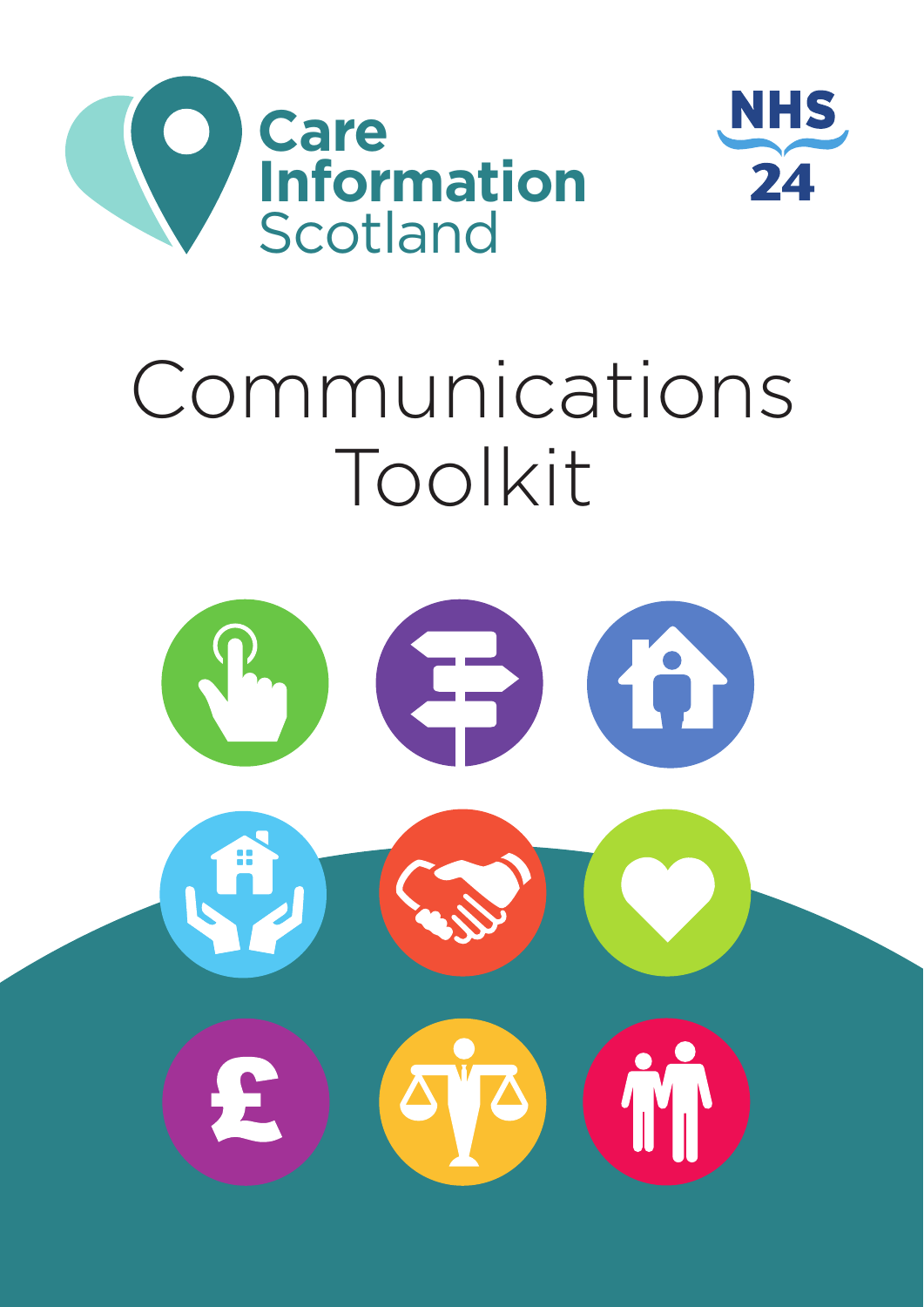



# **Care Information Scotland**

# **Introduction**

### **Care Information Scotland provides access to quality assured information on care and social care services in Scotland.**

Managed by NHS 24, the service has recently expanded to provide a central and first point of access to a wealth of care information in Scotland.

NHS 24 worked in partnership with the Scottish Government and engaged with care service users from a wide range of different organisations, including Age Scotland, Carers Trust and Shared Care, to ensure the re-designed website and telephone service meets the needs of the public.

The service has been designed as a central point to help guide people through the maze of resources to ensure they have access to comprehensive, accurate and up to date information, either for themselves, a relative or a friend.

The service is also a helpful source of information for care professionals who are able to direct people to the information service as required.

# **Vision**

Care Information Scotland brings together quality assured care information which is accessible to all carers, those being cared for and carer support services across Scotland.

# **Mission**

Our mission is to provide person-centred, accessible care information across a multichannel service, which meets the needs of our users. Care Information Scotland is a national provider of service supporting and signposting to local services as appropriate.

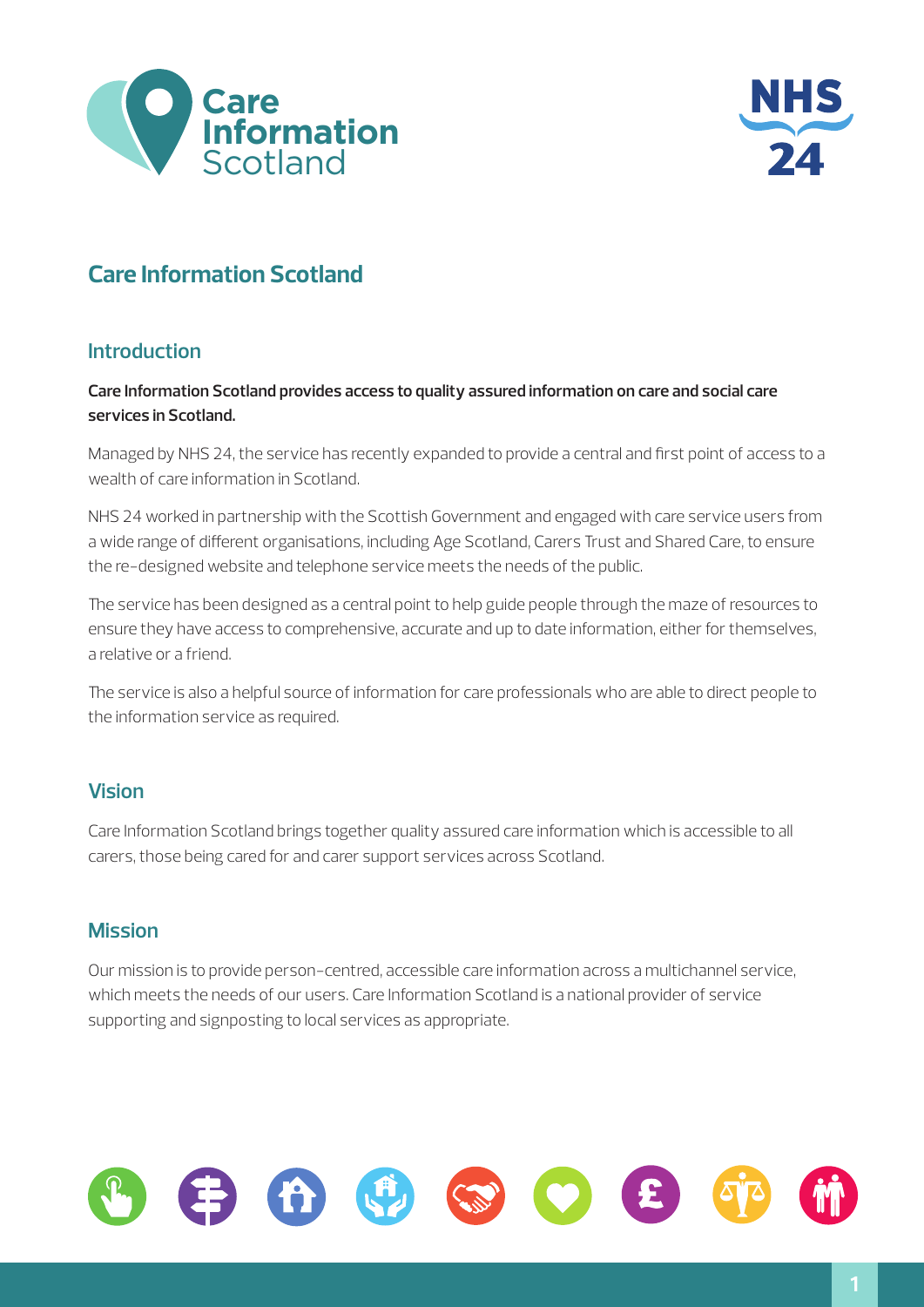



# **We would be happy for you to help spread the word about the re-designed Care Information Scotland service via internal and external newsletter communications.**

**Your staff can also help spread the word about the re-designed Care Information Scotland service. Below is some draft copy that you might want to include in staff newsletters or on your intranet.** 

#### **300 words**

If you look after someone, need care yourself or are planning for your future care needs, you can get the information and advice you need from Care Information Scotland.

The service has been designed as a central point to help guide people through the maze of resources to ensure they have access to comprehensive, accurate and up to date information, either for themselves, a relative or a friend.

The service is also a helpful source of information for health and care professionals who are able to direct people to the information service as required.

NHS 24, which manages the service, has worked in partnership with the Scottish Government and care organisations in recent months to expand the service to help provide a first point of access to all care information in Scotland.

If you look after someone, need can<br>information and advice you need fro<br>The service has been designed as a<br>ensure they have access to compre<br>relative or a friend.<br>The service is also a helpful source c<br>people to the inform NHS 24 worked with a wide range of organisations, including Age Scotland, the Carers Trust and Shared Care, to ensure the re-designed website, webchat and telephone service meets the needs of people in Scotland.

NHS 24 Head of Health Information Services, Lynne Huckerby, said: "This fresh new service now offers features such as web chat, direct links to social care across local councils and the ability to share content and information.

"The service is designed to complement service provision in local areas and provides advice and signposting information a range of topics, allowing people to make informed decisions. This service will be a useful resource for those finding themselves in a caring role for the first time."

The service includes sections dedicated to where to start, accessing care services, care at home and carers' health and wellbeing.

For more information, visit www.careinfoscotland.scot or phone 0800 011 3200 (8am to 10pm seven days a week.)

#### **Ends**

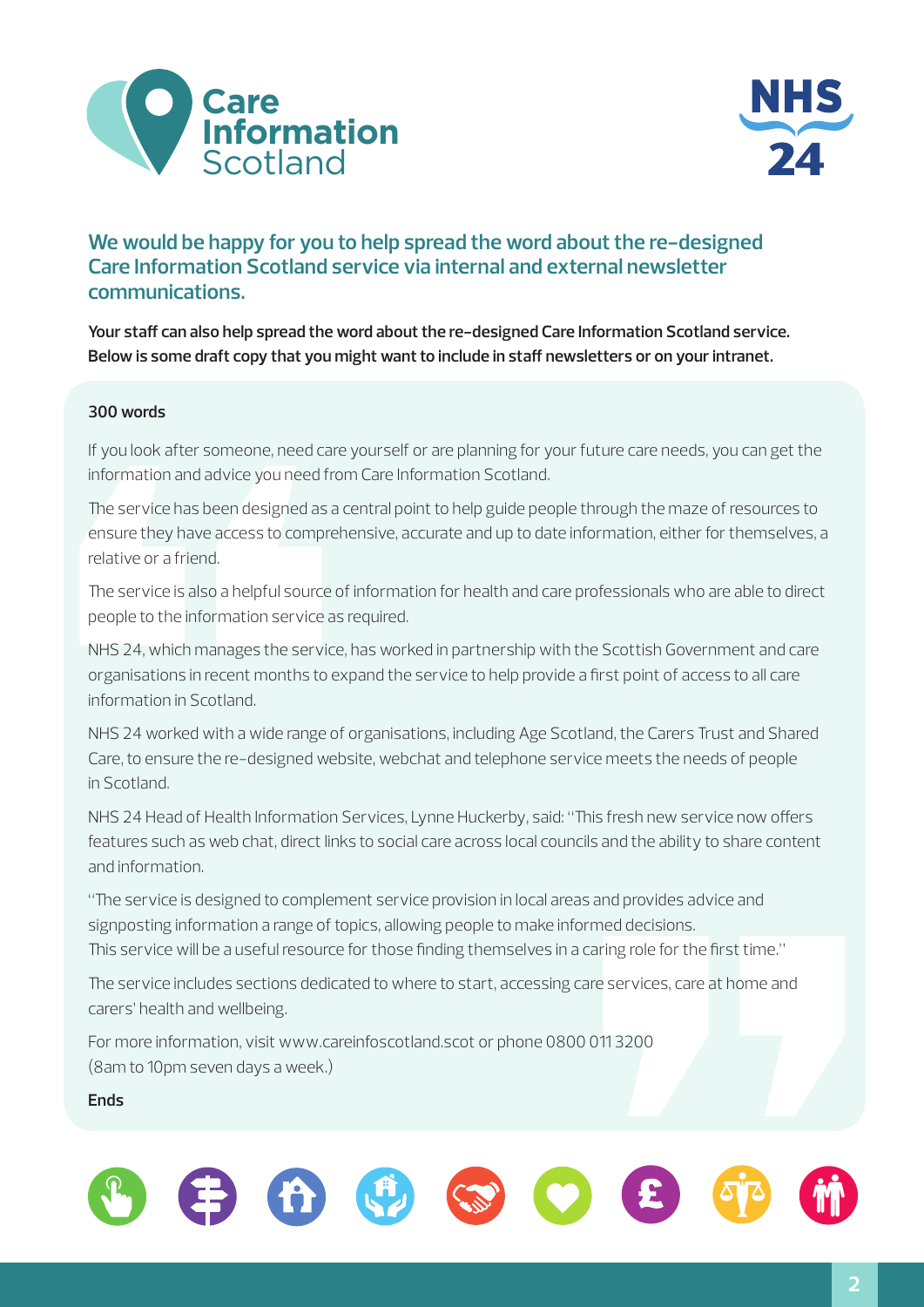



# **We would be happy for you to help spread the word about the re-designed Care Information Scotland service via internal and external newsletter communications.**

**Your staff can also help spread the word about the re-designed Care Information Scotland service. Below is some draft copy that you might want to include in staff newsletters or on your intranet.** 

#### **130 words**

If you look after someone, need care yourself or are planning for your future care needs, you can get the information and advice you need from Care Information Scotland.

The service has been designed as a central point allowing people access to comprehensive, accurate and up-to-date information, either for themselves, a relative or a friend.

The service is also a helpful source of information for health and care professionals who are able to direct people to the information service as required.

Iso words<br>If you look after someone, need care<br>information and advice you need fro<br>The service has been designed as a<br>Dro-date information, either for tl<br>Preservice is also a helpful source of<br>people to the information ser roressionals who are able to direct<br>care organisations to expand the<br>he service meets the needs of<br>0113200 NHS 24 has worked in partnership with the Scottish Government and care organisations to expand the service to help ensure the re-designed website, webchat and telephone service meets the needs of people in Scotland.

For more information, visit www.careinfoscotland.scot or phone 0800 011 3200 (8am to 10pm seven days a week.)

**Ends**

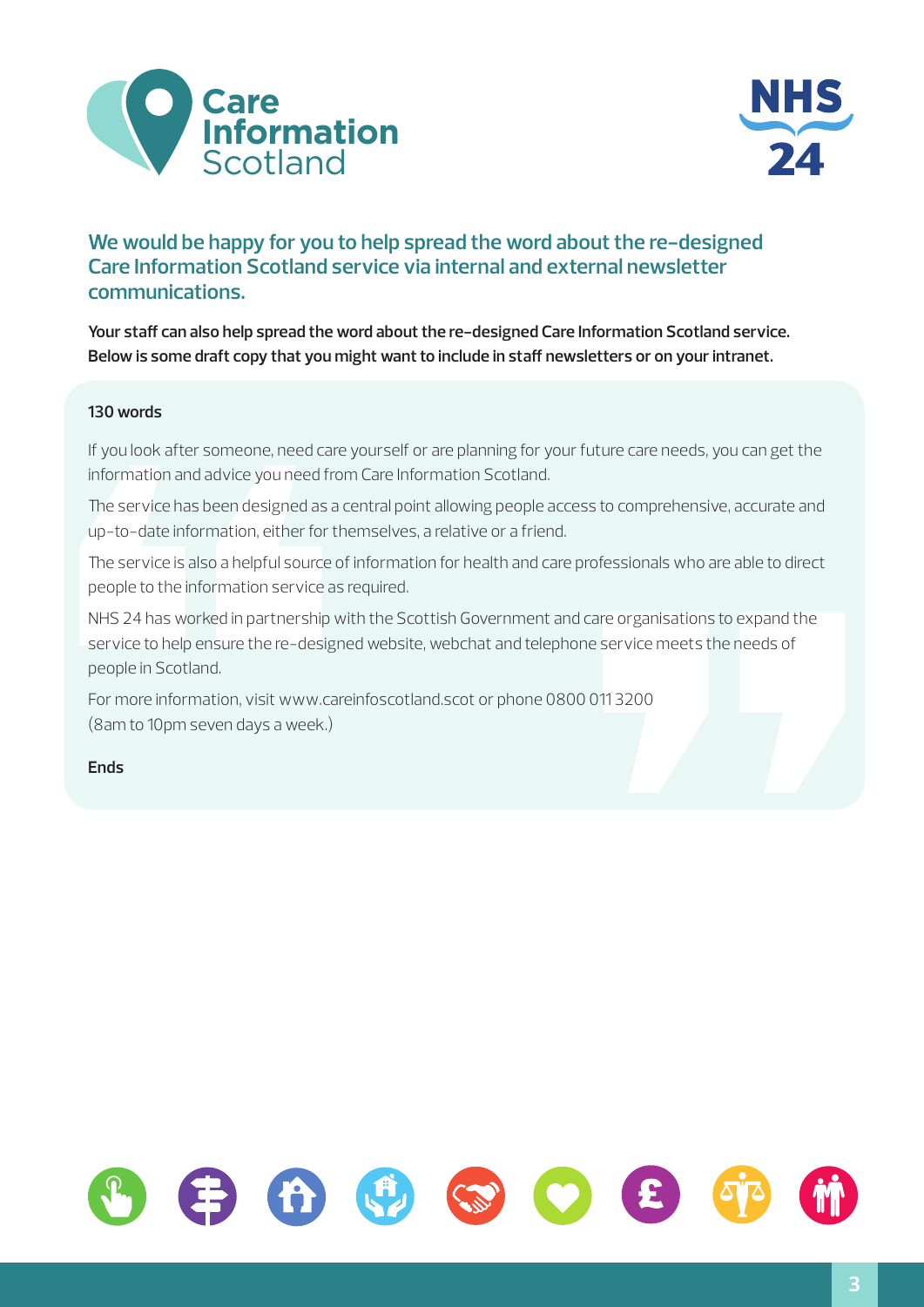



# **Social Media**

**We have social media activity planned for both Twitter and Facebook and would ask you to re-tweet, quote, like and share our posts. Our accounts are www.facebook.com/NHS24 and www.twitter.com/NHS24 www.twitter.com/NHSinform** 

Should you wish to spread the word using your own channels, we have put together some sample posts that you can use. We appreciate all your support, whether that is using our stock tweets or Facebook posts below, choosing to deploy your own content using #CareInfoScotland, or simply 'Like' or share a post on your Facebook page.

#### **Sample Tweets**

We would really appreciate it if all Tweets supporting the re-designed Care Information Scotland include #CareInfoScotland

- If you have caring responsibilities, use #CareInfoScotland to get the info and advice you need
- #CareInfoScotland is there to help guide you through the maze of resources. Make it your first stop.
- For the right info on how to get a helping hand for yourself or someone you care for. visit www.careinfoscotland.scot #CareInfoScotland
- Looking for care information for you or someone you care for? #CareInfoScotland is a great place to start
- For information on care information in Scotland, visit **www.careinfoscotland.scot** or speak to someone in person on 0800 011 3200 #CareInfoScotland
- Young carers can now get information relevant to them via #CareInfoScotland at **www.careinfoscotland.scot**
- Don't know where to start when it comes to getting help and support as a carer? Visit **www.careinfoscotland.scot** #CareInfoScotland
- Like using webchat and looking for care information in Scotland visit #CareInfoScotland **www.careinfoscotland.scot**

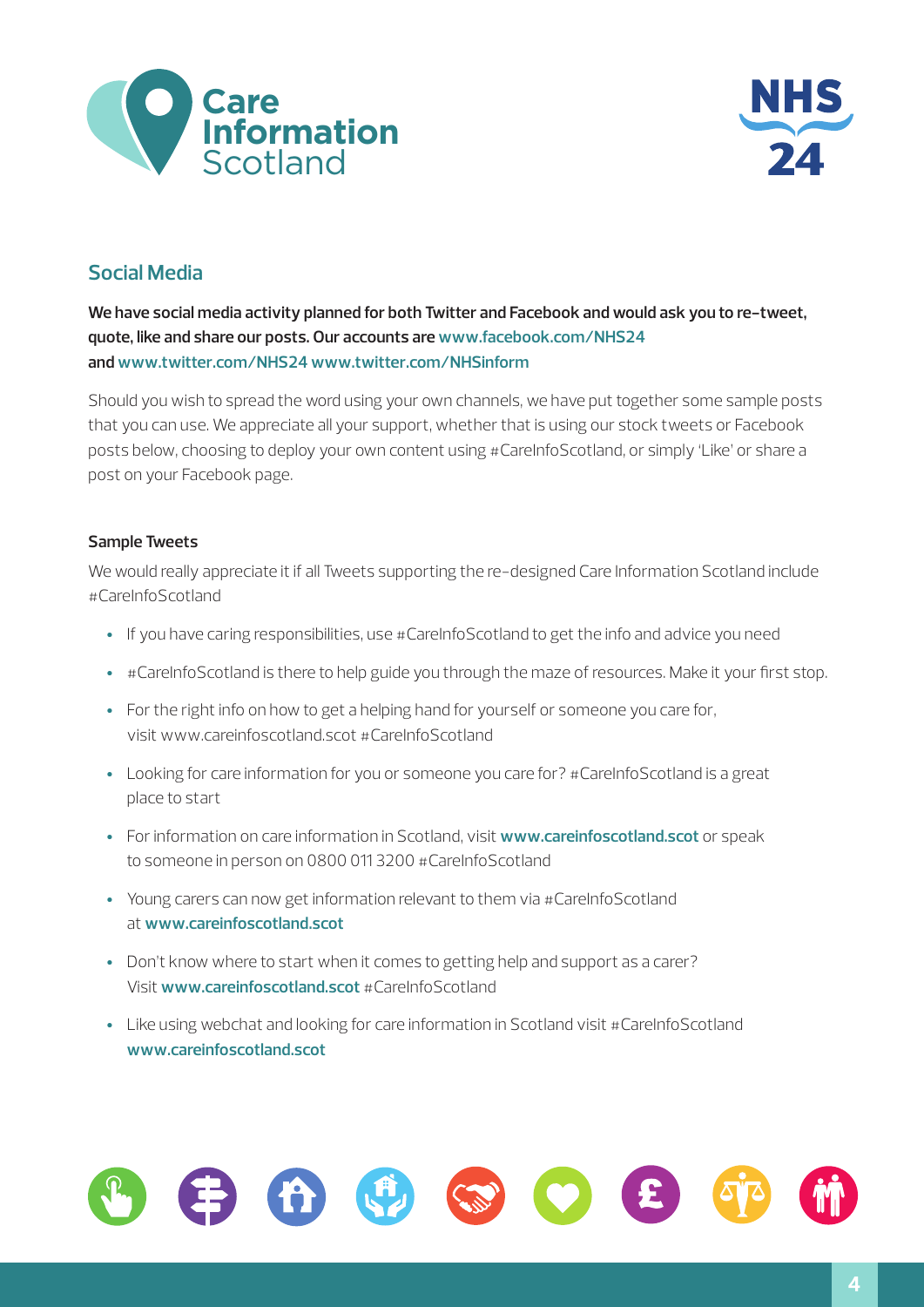



#### **Sample Facebook Posts**

Below are some sample posts that you and your organisation can upload to your Facebook pages to show your support.

- Do you need help finding care information relevant to you? Whether you are looking for information for yourself, someone you care for or on behalf of someone else, make Care Information Scotland your first stop. Find information on a range of subjects from financial support to information about your rights at **www.careinfoscotland.scot** via webchat or speak to one of their advisors in person on 0800 011 3200 (8am to 10pm seven days).
- Care Information Scotland is a great place to start whether you are new to care or not. For the right information on how to get a helpling hand for yourself or someone you care for, call or visit **www.careinfoscotland.scot**
- Being a young carer can be a daunting experience. If you are looking for help and support, you can now access Care Information Scotland via website, webchat and phone. For more information, visit **www.careinfoscotland.scot**

# **Digital Assets**

**A range of digital assets has been created for you to use on your website. Please contact us if you need assets in another size.** 

#### **Contacts:**

Amelia Whittaker Gail Lumsden Amelia.Whittaker@nhs24.scot.nhs.uk Health Information Services 07816179816 Gail.Lumsden@nhs24.scot.nhs.uk

#### **Marketing and Assets**

 Natasha Augustus NHS 24 Communications Officer Natasha.Augustus@nhs24.scot.nhs.uk 0141 337 4504

#### **PR and Social Media Partnership and Leaflet Requests**

NHS 24 Communications Manager NHS 24 Partnership and Engagement Officer 07770987999